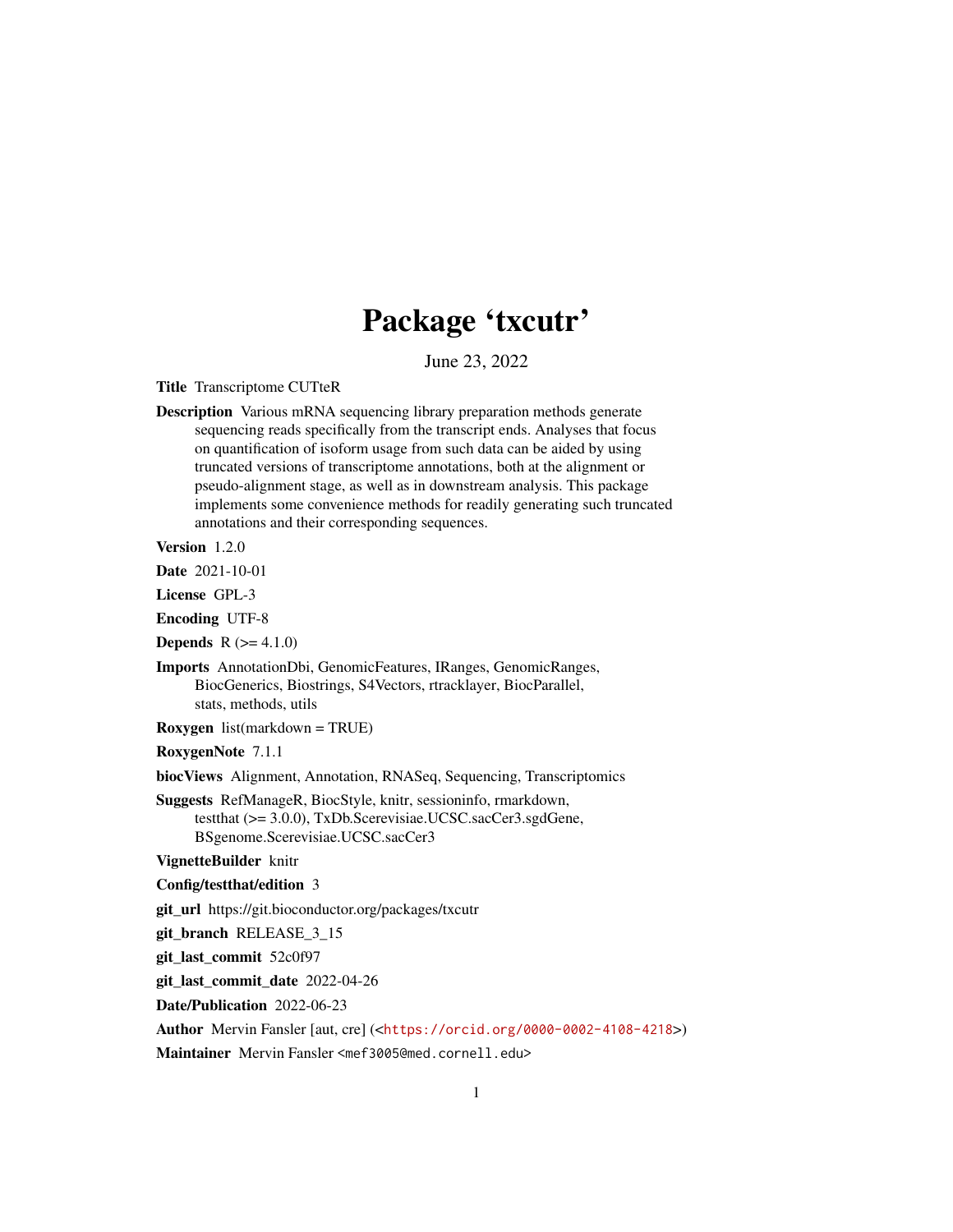# <span id="page-1-0"></span>2 . ClipTranscript

# R topics documented:

| Index | 11 |
|-------|----|

.clipTranscript *Clip Transcript to Given Length*

#### Description

Internal function for operating on individual GRanges, where ranges represent exons in a transcript. This is designed to be used in an \*apply function over a GRangesList object.

# Usage

.clipTranscript(gr, maxTxLength)

# Arguments

| gr          | a GRanges object   |
|-------------|--------------------|
| maxTxLength | a positive integer |

# Value

the clipped GRanges object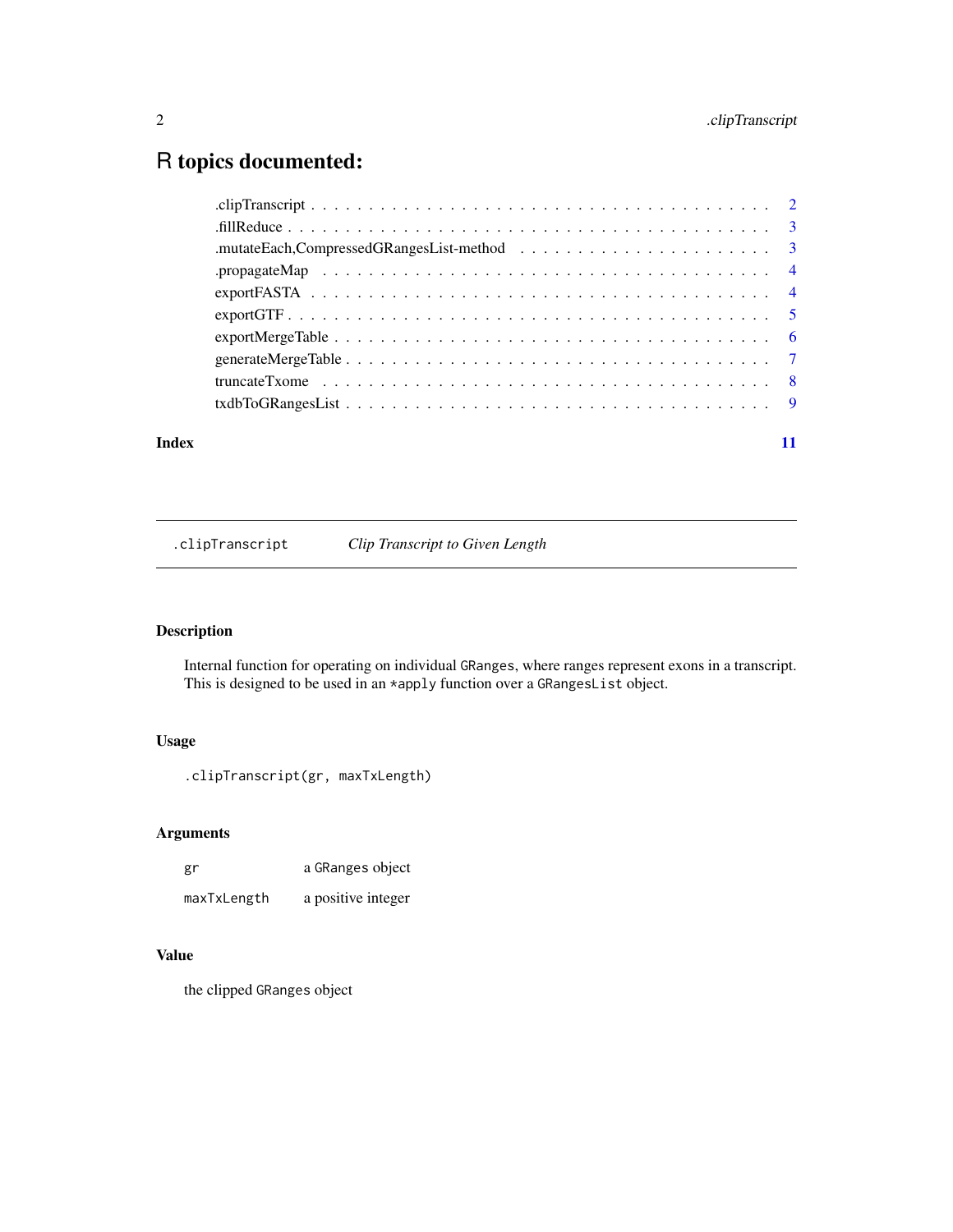<span id="page-2-0"></span>

#### Description

Convert GRanges to Single Range

#### Usage

.fillReduce(gr, validate = TRUE)

#### Arguments

| gr       | a GRanges with ranges to be merged.                                           |
|----------|-------------------------------------------------------------------------------|
| validate | logical determining whether entries should be checked for compatible segnames |
|          | and strands.                                                                  |

# Details

The validation assumes seqnames and strand are Rle objects.

#### Value

GRanges with single interval

.mutateEach,CompressedGRangesList-method *Efficient Metadata Columns Mutation*

#### Description

Efficient Metadata Columns Mutation

#### Usage

```
## S4 method for signature 'CompressedGRangesList'
.mutateEach(grl, ...)
```
#### Arguments

| grl                     | a CompressedGRangesList                                                      |
|-------------------------|------------------------------------------------------------------------------|
| $\cdot$ $\cdot$ $\cdot$ | named list of vectors to insert as metadata columns on each element GRanges. |
|                         | Each vector length must match the length of the GRangesList.                 |

#### Value

a CompressedGRangesList with all element GRanges updated with supplied metadata columns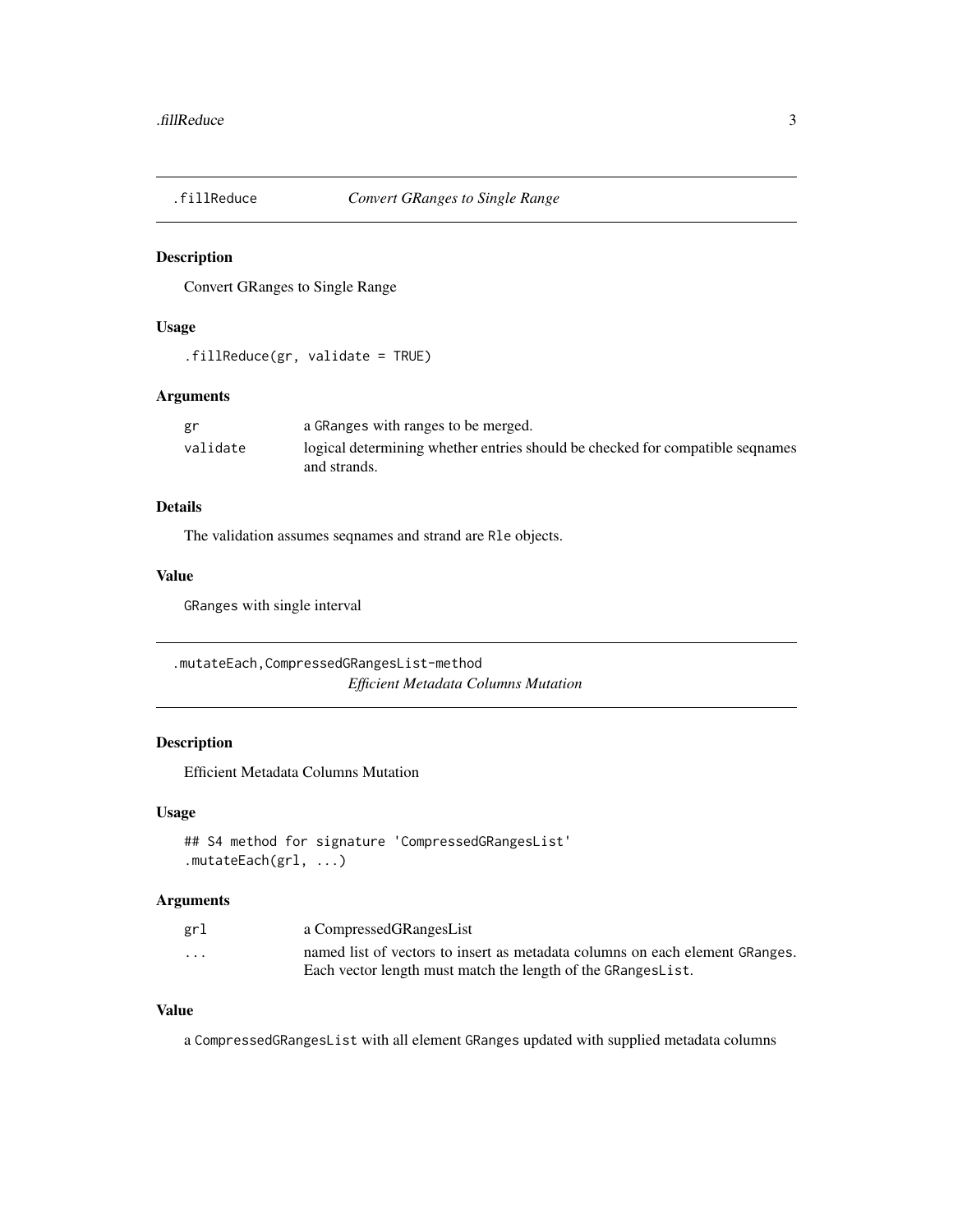<span id="page-3-0"></span>

#### Description

Propagate Transcript Merge Map

#### Usage

```
.propagateMap(df, MAXITERS = 1000)
```
# Arguments

| df       | a data. frame with columns tx in and tx out            |
|----------|--------------------------------------------------------|
| MAXITERS | a numeric controlling the maximum number of iterations |

# Value

a converged data.frame, such that, tx\_out is not present in any tx\_in

exportFASTA *Export Transcriptome as FASTA*

# Description

Export Transcriptome as FASTA

#### Usage

exportFASTA(txdb, genome, file, ...)

#### Arguments

| txdb    | a TxDb object representing a transcriptome annotation                                                  |
|---------|--------------------------------------------------------------------------------------------------------|
| genome  | a BS genome object from which to extract sequences                                                     |
| file    | a string for output FASTA file. File names ending in ".gz" will automatically<br>use gzip compression. |
| $\cdot$ | additional arguments to pass through to write XString Set                                              |

#### Value

The txdb argument is invisibly returned.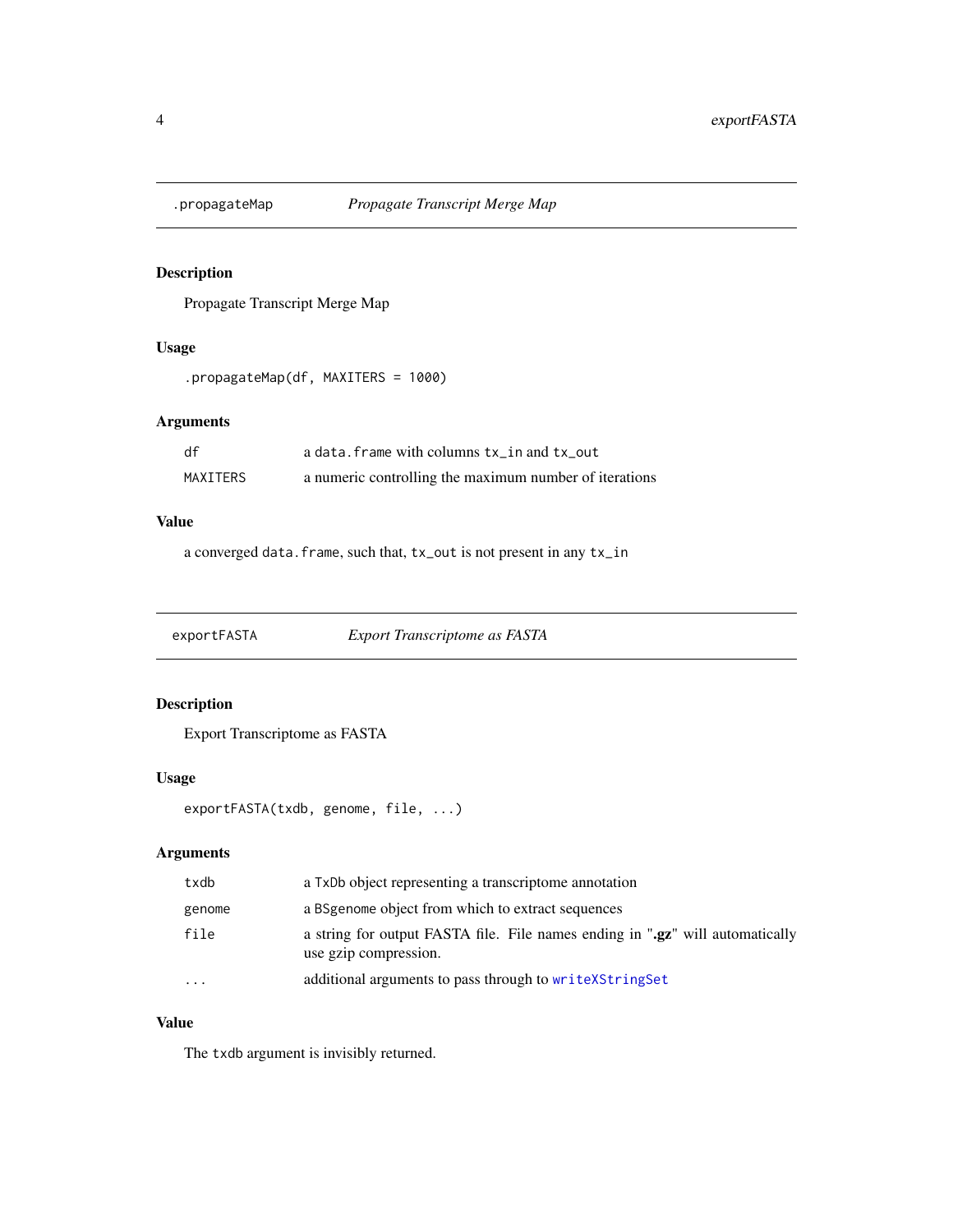#### <span id="page-4-0"></span>exportGTF 5

# Examples

```
library(TxDb.Scerevisiae.UCSC.sacCer3.sgdGene)
library(BSgenome.Scerevisiae.UCSC.sacCer3)
## load annotation and genome
txdb <- TxDb.Scerevisiae.UCSC.sacCer3.sgdGene
sacCer3 <- BSgenome.Scerevisiae.UCSC.sacCer3
## restrict to 'chrI' transcripts (makes for briefer example runtime)
seqlevels(txdb) <- c("chrI")
## last 500 nts per tx
txdb_w500 <- truncateTxome(txdb)
## export uncompressed
outfile <- tempfile("sacCer3.sgdGene.w500", fileext=".fa")
exportFASTA(txdb_w500, sacCer3, outfile)
## export compressed
outfile <- tempfile("sacCer3.sgdGene.w500", fileext=".fa.gz")
exportFASTA(txdb_w500, sacCer3, outfile)
```

| exportGTF | <b>Export GTF</b> |
|-----------|-------------------|
|           |                   |

#### Description

Exports a TxDb annotation to a GTF file

#### Usage

```
exportGTF(txdb, file, source = "txcutr")
```
#### Arguments

| txdb   | transcriptome to be output                                                                                                   |
|--------|------------------------------------------------------------------------------------------------------------------------------|
| file   | a string or connection to output GTF file. Automatically recognizes strings<br>ending with " <b>.gz</b> " for zipped output. |
| source | a string to go in the source column                                                                                          |

#### Value

The txdb argument is invisibly returned.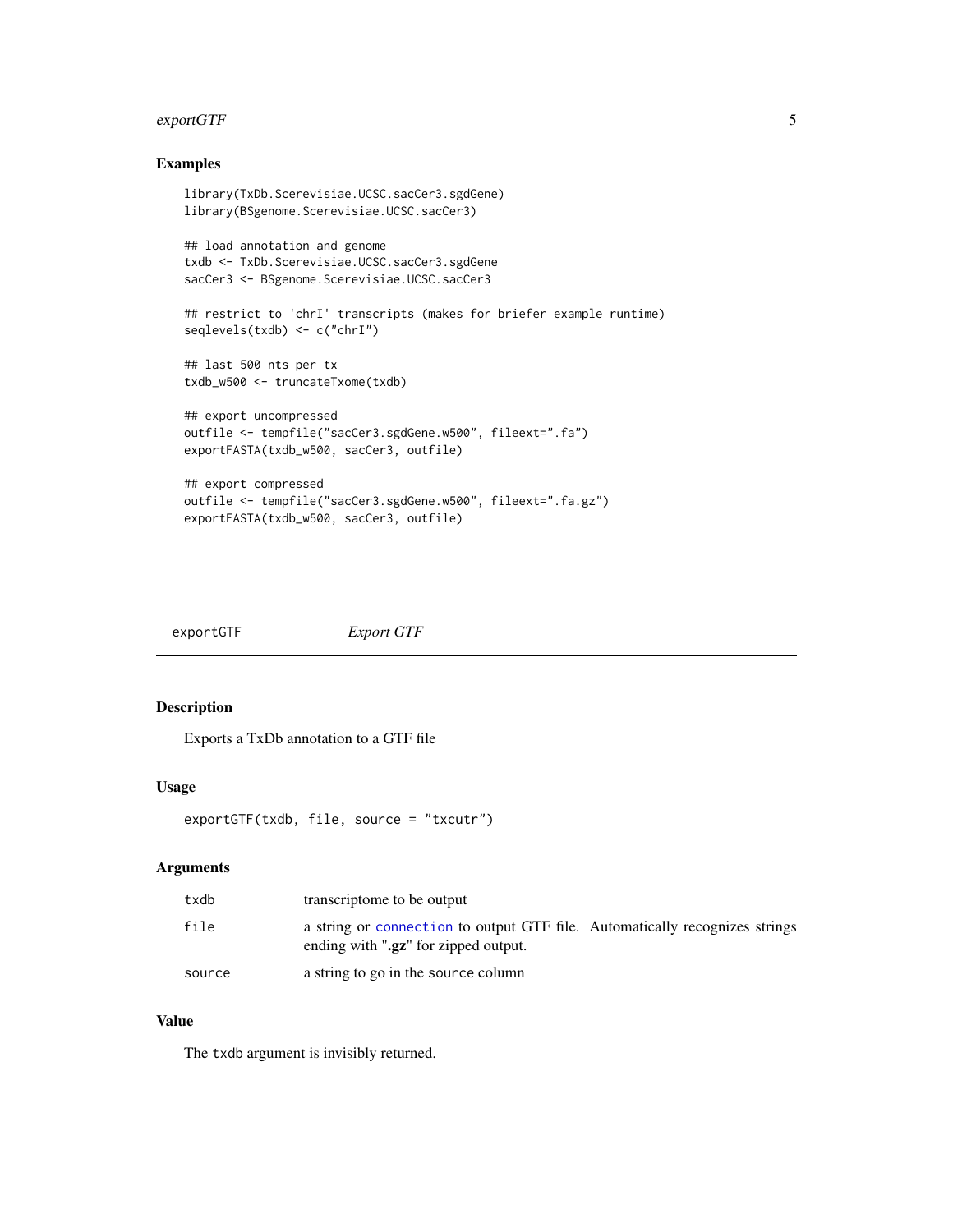### Examples

```
library(TxDb.Scerevisiae.UCSC.sacCer3.sgdGene)
## load annotation
txdb <- TxDb.Scerevisiae.UCSC.sacCer3.sgdGene
## restrict to 'chrI' transcripts
seqlevels(txdb) <- c("chrI")
## last 500 nts per tx
txdb_w500 <- truncateTxome(txdb)
## export uncompressed
outfile <- tempfile("sacCer3.sgdGene.w500", fileext=".gtf")
exportGTF(txdb_w500, outfile)
## export compressed
outfile <- tempfile("sacCer3.sgdGene.w500", fileext=".gtf.gz")
exportGTF(txdb_w500, outfile)
```
exportMergeTable *Export Merge Table for Transcriptome*

#### Description

Export Merge Table for Transcriptome

#### Usage

```
exportMergeTable(txdb, file, minDistance = 200L)
```
# Arguments

| txdb        | a TxDb object representing a transcriptome annotation                                                                        |
|-------------|------------------------------------------------------------------------------------------------------------------------------|
| file        | a string or connection to output TSV file. Automatically recognizes strings<br>ending with " <b>.gz</b> " for zipped output. |
| minDistance | the minimum separation to regard overlapping transcripts as unique.                                                          |

# Value

The txdb argument is invisibly returned.

<span id="page-5-0"></span>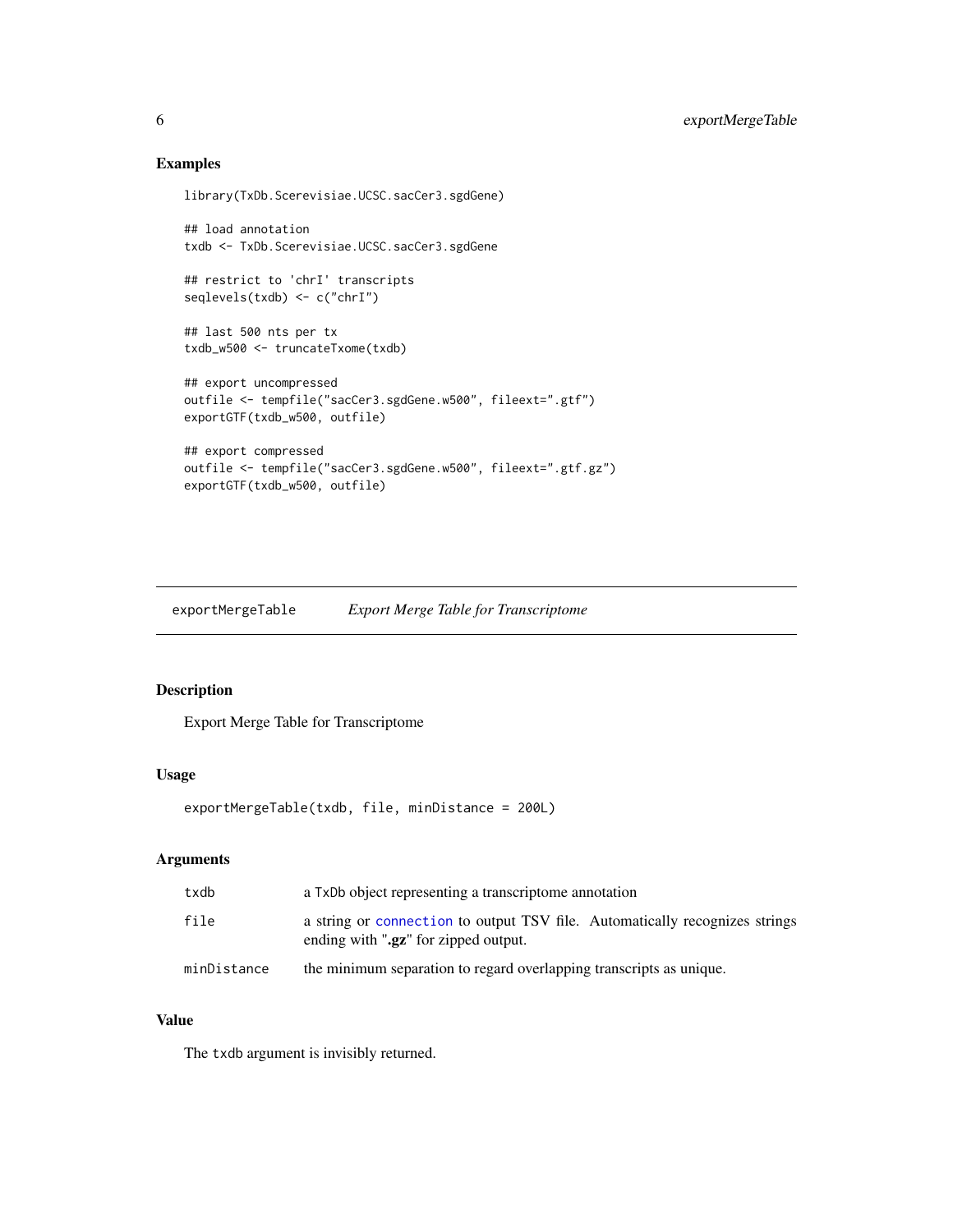#### <span id="page-6-0"></span>generateMergeTable 7

#### Examples

```
library(TxDb.Scerevisiae.UCSC.sacCer3.sgdGene)
## load annotation
txdb <- TxDb.Scerevisiae.UCSC.sacCer3.sgdGene
## restrict to 'chrI' transcripts (makes for briefer example runtime)
seqlevels(txdb) <- c("chrI")
```

```
## last 500 nts per tx
txdb_w500 <- truncateTxome(txdb)
```

```
## export plain format
outfile <- tempfile("sacCer3.sgdGene.w500", fileext=".tsv")
exportMergeTable(txdb_w500, outfile)
```

```
## export compressed format
outfile <- tempfile("sacCer3.sgdGene.w500", fileext=".tsv.gz")
exportMergeTable(txdb_w500, outfile)
```
generateMergeTable *Generate Merge Table*

#### Description

Generate Merge Table

#### Usage

```
generateMergeTable(txdb, minDistance = 200)
```
## S4 method for signature 'TxDb' generateMergeTable(txdb, minDistance = 200L)

#### Arguments

| txdb        | an object representing a transcriptome                             |
|-------------|--------------------------------------------------------------------|
| minDistance | the minimum separation to regard overlapping transcripts as unique |

#### Value

a data.frame with three columns - tx\_in the input transcript - tx\_out the transcript merged into gene\_out the gene merged into

a data.frame with three columns - tx\_in the input transcript - tx\_out the transcript merged into gene\_out the gene merged into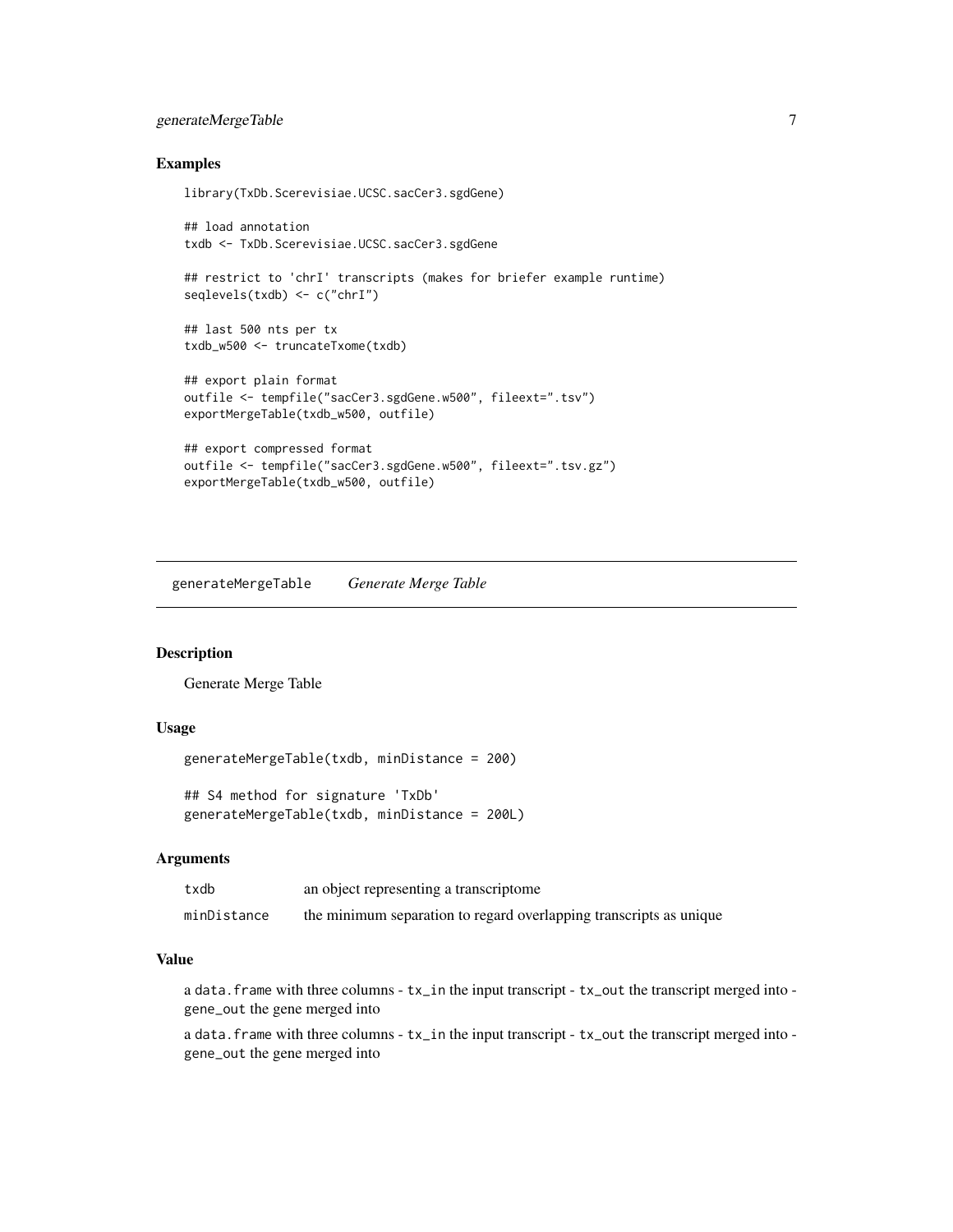# Examples

```
library(TxDb.Scerevisiae.UCSC.sacCer3.sgdGene)
```

```
## load annotation
txdb <- TxDb.Scerevisiae.UCSC.sacCer3.sgdGene
## restrict to 'chrI' transcripts
seqlevels(txdb) <- c("chrI")
## last 500 nts per tx
txdb_w500 <- truncateTxome(txdb)
txdb_w500
## last 100 nts per tx
txdb_w100 <- truncateTxome(txdb, maxTxLength=100)
txdb_w100
```
truncateTxome *Truncate Transcriptome*

#### Description

Truncate Transcriptome

#### Usage

```
truncateTxome(txdb, maxTxLength = 500, ...)
## S4 method for signature 'TxDb'
truncateTxome(txdb, maxTxLength = 500, BPPARAM = bpparam())
```
# Arguments

| txdb           | a TxDb object                                                                               |
|----------------|---------------------------------------------------------------------------------------------|
| maxTxLength    | the maximum length of transcripts                                                           |
| .              | additional arguments                                                                        |
| <b>BPPARAM</b> | A BiocParallelParam object specifying whether and how the method should be<br>parallelized. |

#### Value

a TxDb object

a TxDb object

<span id="page-7-0"></span>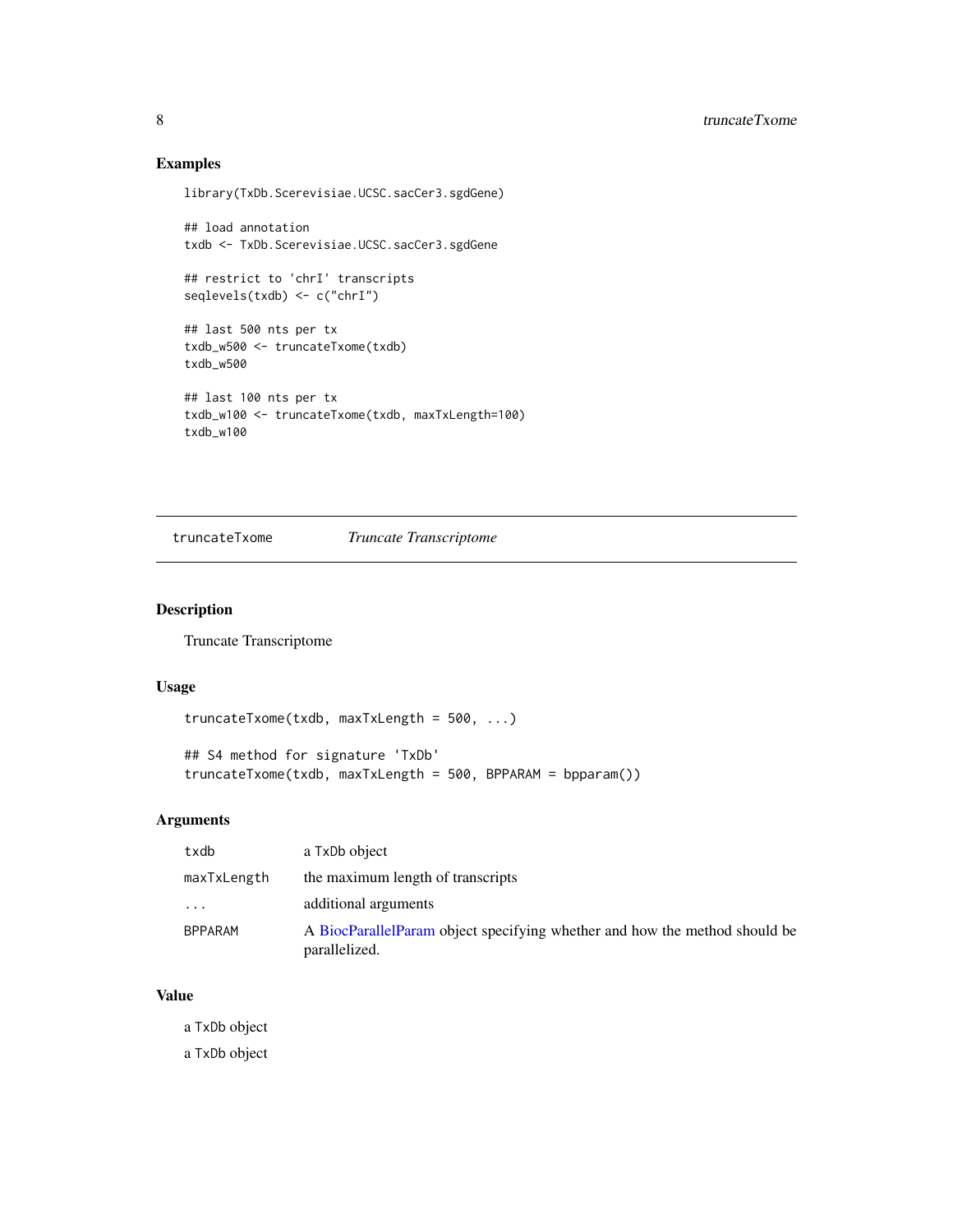#### <span id="page-8-0"></span>txdbToGRangesList 9

### Examples

```
library(TxDb.Scerevisiae.UCSC.sacCer3.sgdGene)
```

```
## load annotation
txdb <- TxDb.Scerevisiae.UCSC.sacCer3.sgdGene
## restrict to 'chrI' transcripts
seqlevels(txdb) <- c("chrI")
## last 500 nts per tx
txdb_w500 <- truncateTxome(txdb)
txdb_w500
## last 100 nts per tx
txdb_w100 <- truncateTxome(txdb, maxTxLength=100)
txdb_w100
```
txdbToGRangesList *Convert TxDb object to GRangesList*

#### Description

Convert TxDb object to GRangesList

# Usage

```
txdbToGRangesList(
  txdb,
  geneCols = c("gene_id"),
  transcriptCols = c("gene_id", "tx_name"),
 exonCols = c("gene_id", "tx_name", "exon_id", "exon_rank")
\lambda
```
#### Arguments

| txdb     | a TxDb object                                                         |
|----------|-----------------------------------------------------------------------|
| geneCols | names of columns to include in the genes ranges                       |
|          | transcript Cols names of columns to include in the transcripts ranges |
| exonCols | names of columns to include in the exons ranges                       |

#### Value

a GRangesList object with entries c(genes, transcripts, exons)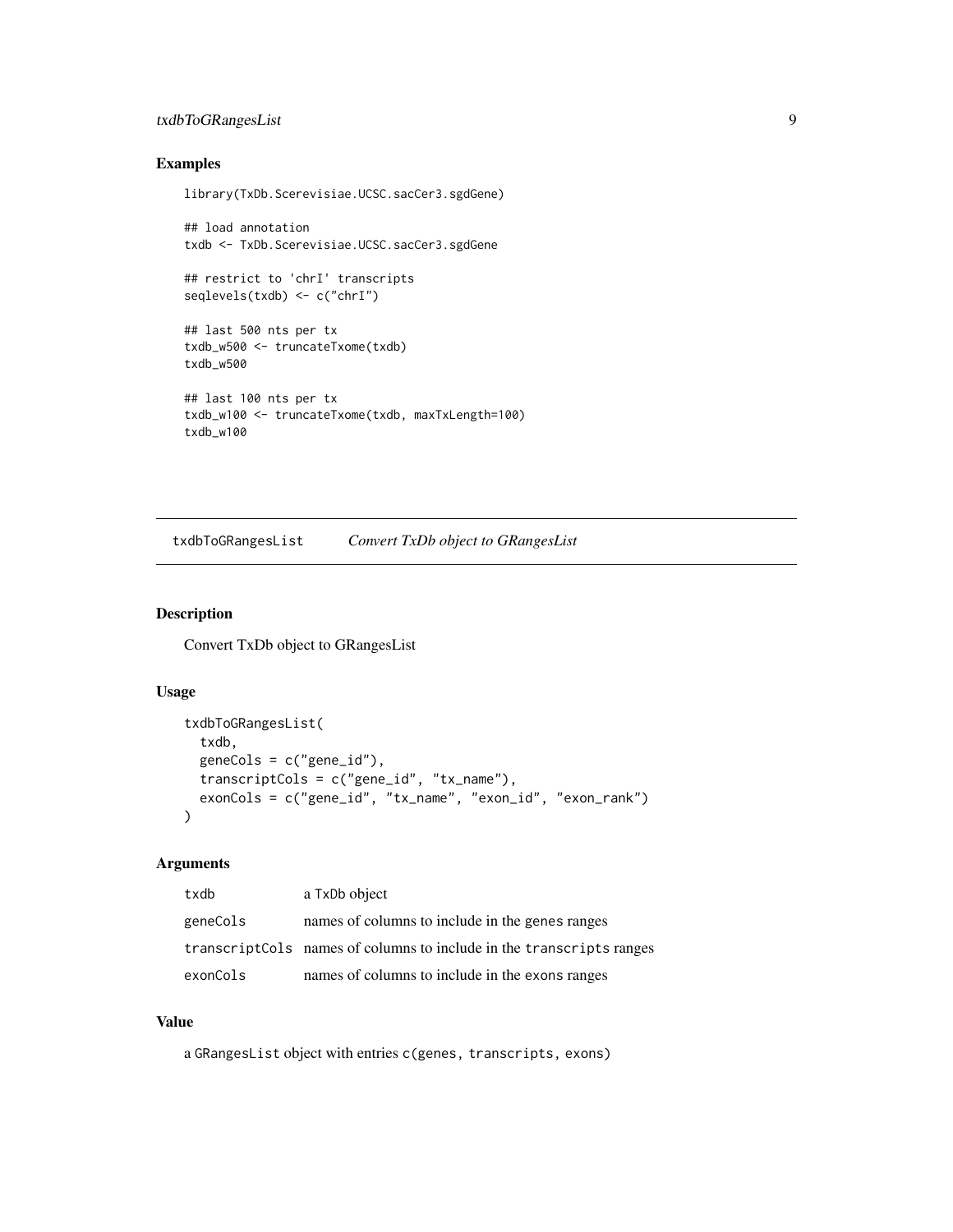# Examples

library(TxDb.Scerevisiae.UCSC.sacCer3.sgdGene)

## load annotation txdb <- TxDb.Scerevisiae.UCSC.sacCer3.sgdGene

grl <- txdbToGRangesList(txdb) grl